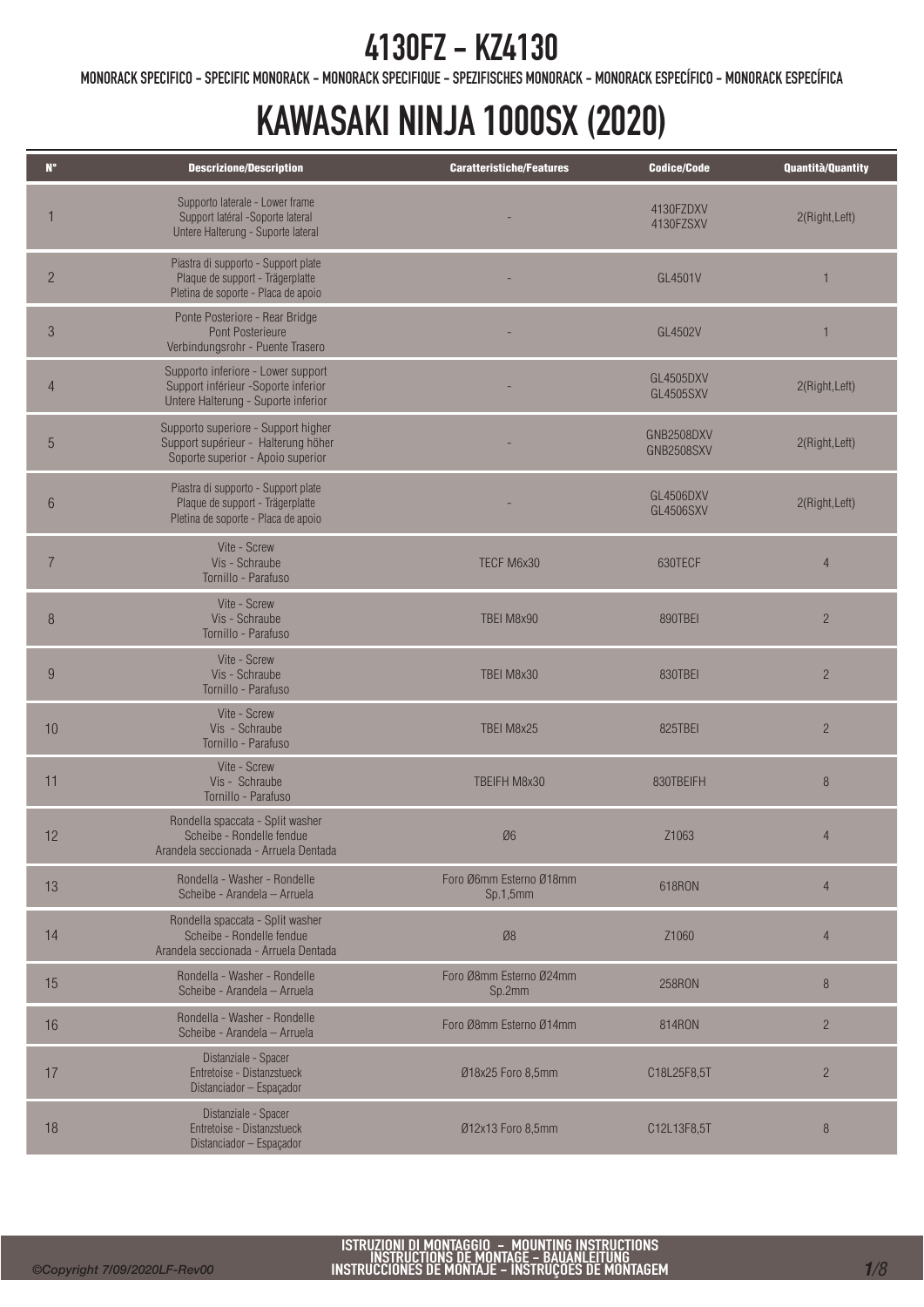MONORACK SPECIFICO - SPECIFIC MONORACK - MONORACK SPECIFIQUE - SPEZIFISCHES MONORACK - MONORACK ESPECÍFICO - MONORACK ESPECÍFICA

# KAWASAKI NINJA 1000SX (2020)

| $N^{\circ}$ | <b>Descrizione/Description</b>                                                                                                                                                                                                                                                                                                           | <b>Caratteristiche/Features</b>             | <b>Codice/Code</b> | <b>Quantità/Quantity</b> |
|-------------|------------------------------------------------------------------------------------------------------------------------------------------------------------------------------------------------------------------------------------------------------------------------------------------------------------------------------------------|---------------------------------------------|--------------------|--------------------------|
| 19          | Dado - Bolt<br>Ecrou - Mutter<br>Tuerca - Porca                                                                                                                                                                                                                                                                                          | Dado Autobloccante Flangiato<br>M8 (H9,5mm) | 8DADIFN            | 8                        |
| 20          | Mousse                                                                                                                                                                                                                                                                                                                                   | Sp.5mm                                      | MOUSSE4            |                          |
| 21          | Tappo - Cap<br>Fiche - Stecker<br>Enchufe - Capa                                                                                                                                                                                                                                                                                         |                                             | <b>13COP</b>       | 6                        |
| 22          | Componenti Originali - Original Parts<br>Parties Originales - Original Bauteile<br>Componentes Originales - Componentes Originais                                                                                                                                                                                                        |                                             |                    |                          |
| 23          | Particolari Inclusi Nel Kit Viteria Della Piastra<br>Components Included In The Fitting Kit Of The Plate<br>Pièces Inclues Dans Le Kit De Vis De La Platine<br>Die Einzelnen Teile Sind Bei Montagekit Der Platte Enthalten<br>Despieces Incluidos En El Kit De Anclajes De La Parrilla<br>Explodiu Incluído No Kit As Âncoras Da Grelha |                                             |                    |                          |

ATTENZIONE: PESO MASSIMO SOPPORTABILE 6Kg. WARNING: MAX. LOADING 6Kg.(13lbs) ATTENTION: CHARGE MAXIMALE 6Kg. ACHTUNG: MAXIMALE BELASTUNG 6Kg. ¡ATENCIÓN!: CARGA MÁXIMA AUTORIZADA 6Kg. ATENCÃO: CARGA MAXIMA PERMITIDA 6kg

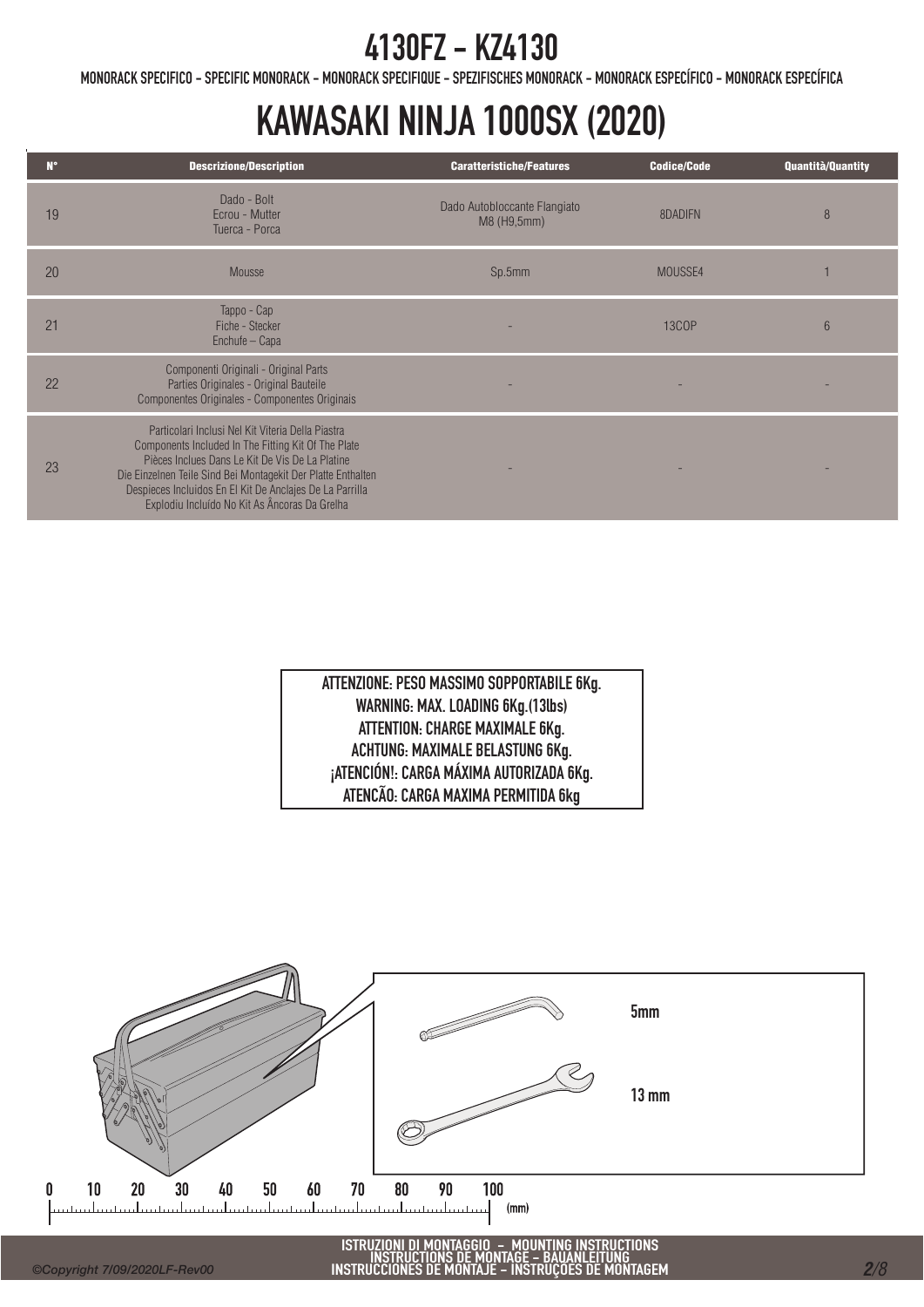MONORACK SPECIFICO - SPECIFIC MONORACK - MONORACK SPECIFIQUE - SPEZIFISCHES MONORACK - MONORACK ESPECÍFICO - MONORACK ESPECÍFICA

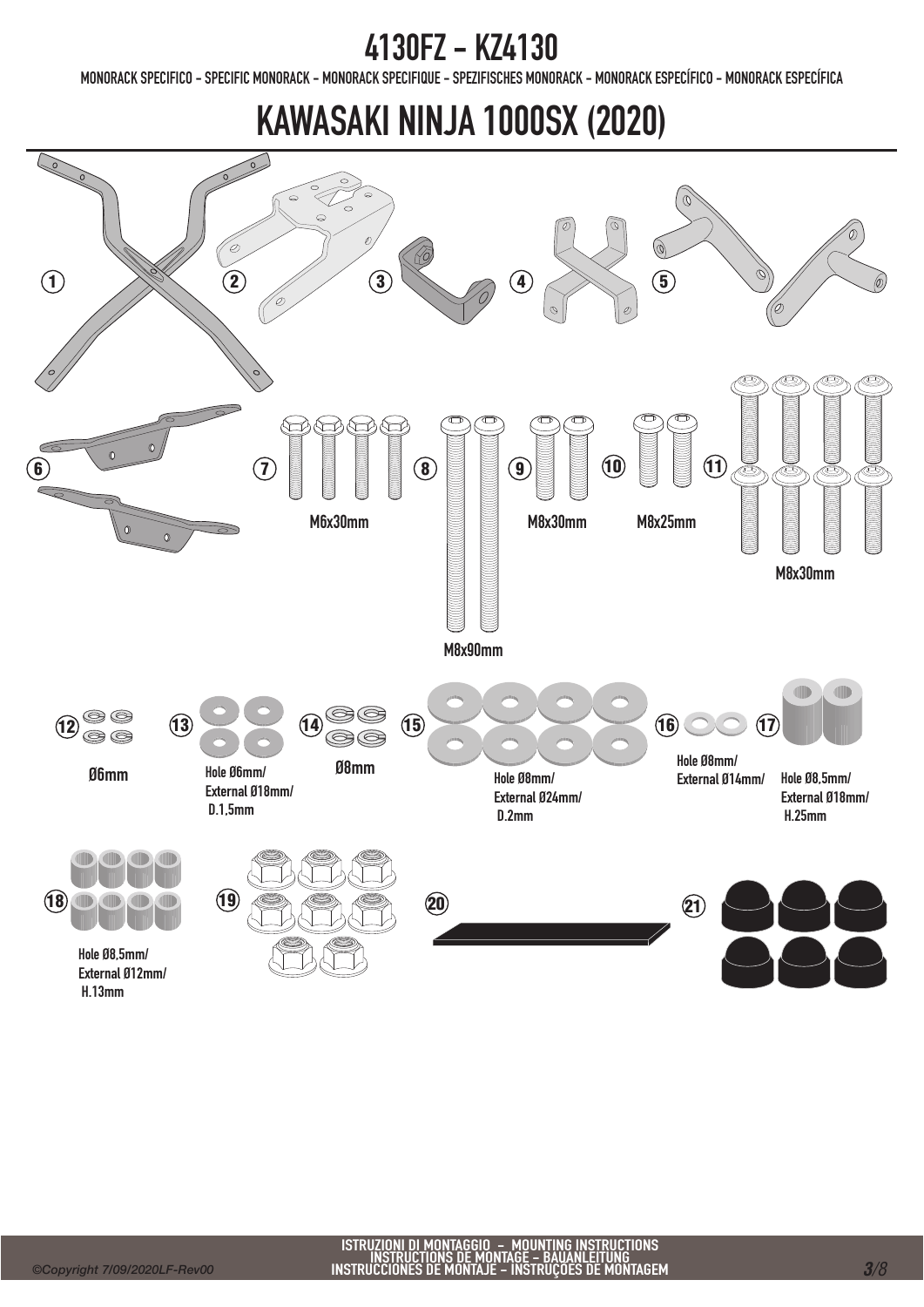MONORACK SPECIFICO - SPECIFIC MONORACK - MONORACK SPECIFIQUE - SPEZIFISCHES MONORACK - MONORACK ESPECÍFICO - MONORACK ESPECÍFICA



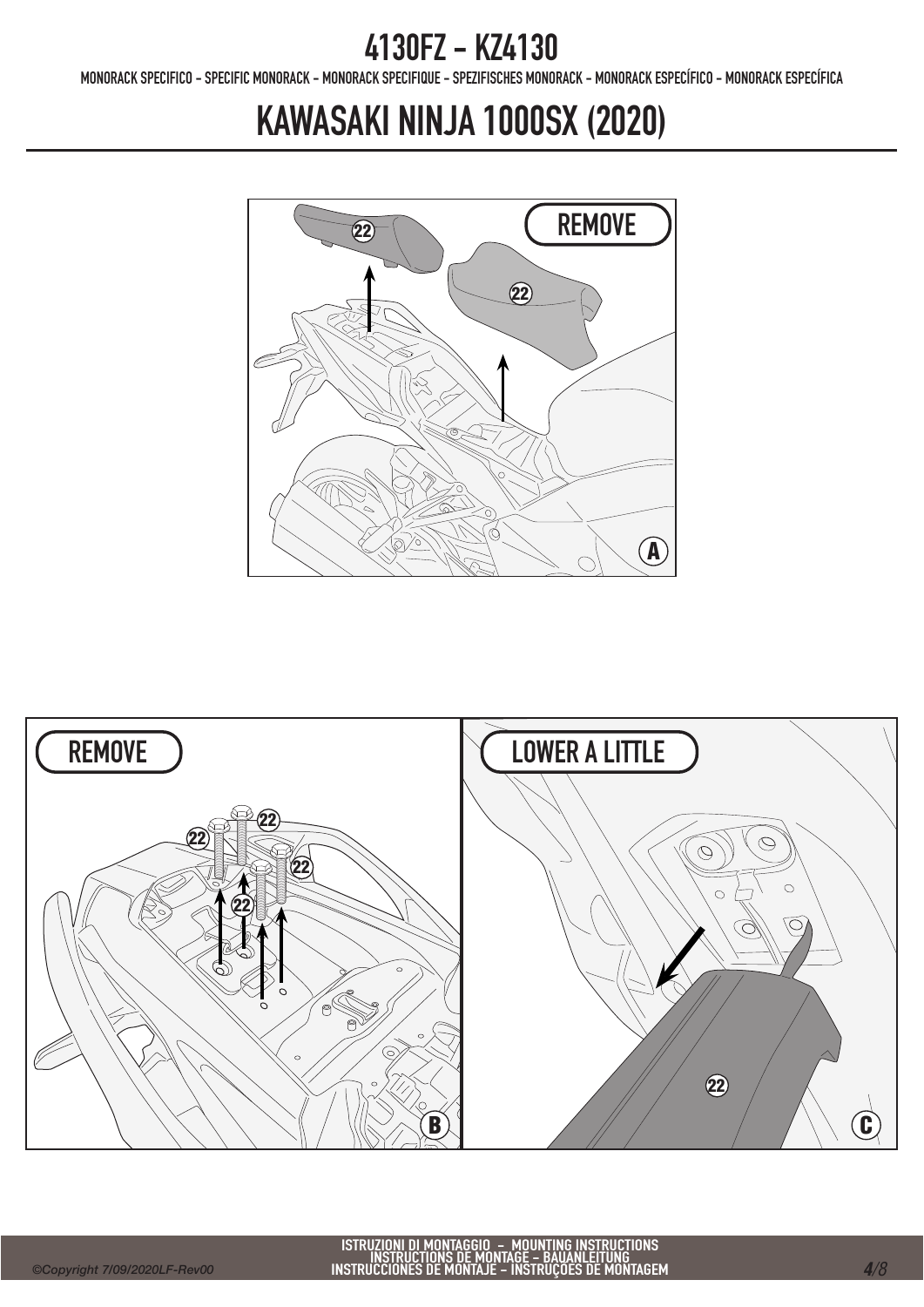MONORACK SPECIFICO - SPECIFIC MONORACK - MONORACK SPECIFIQUE - SPEZIFISCHES MONORACK - MONORACK ESPECÍFICO - MONORACK ESPECÍFICA





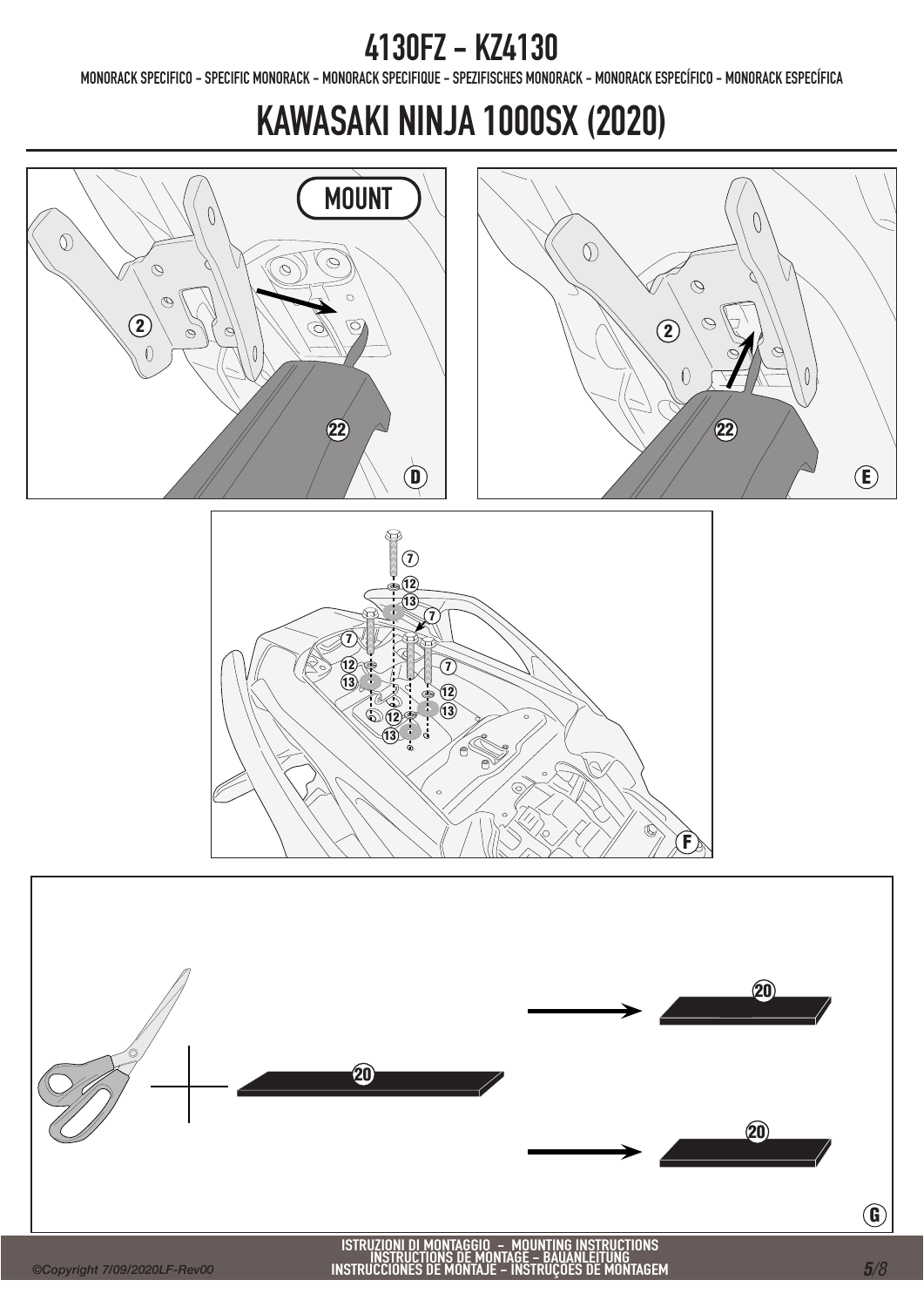MONORACK SPECIFICO - SPECIFIC MONORACK - MONORACK SPECIFIQUE - SPEZIFISCHES MONORACK - MONORACK ESPECÍFICO - MONORACK ESPECÍFICA

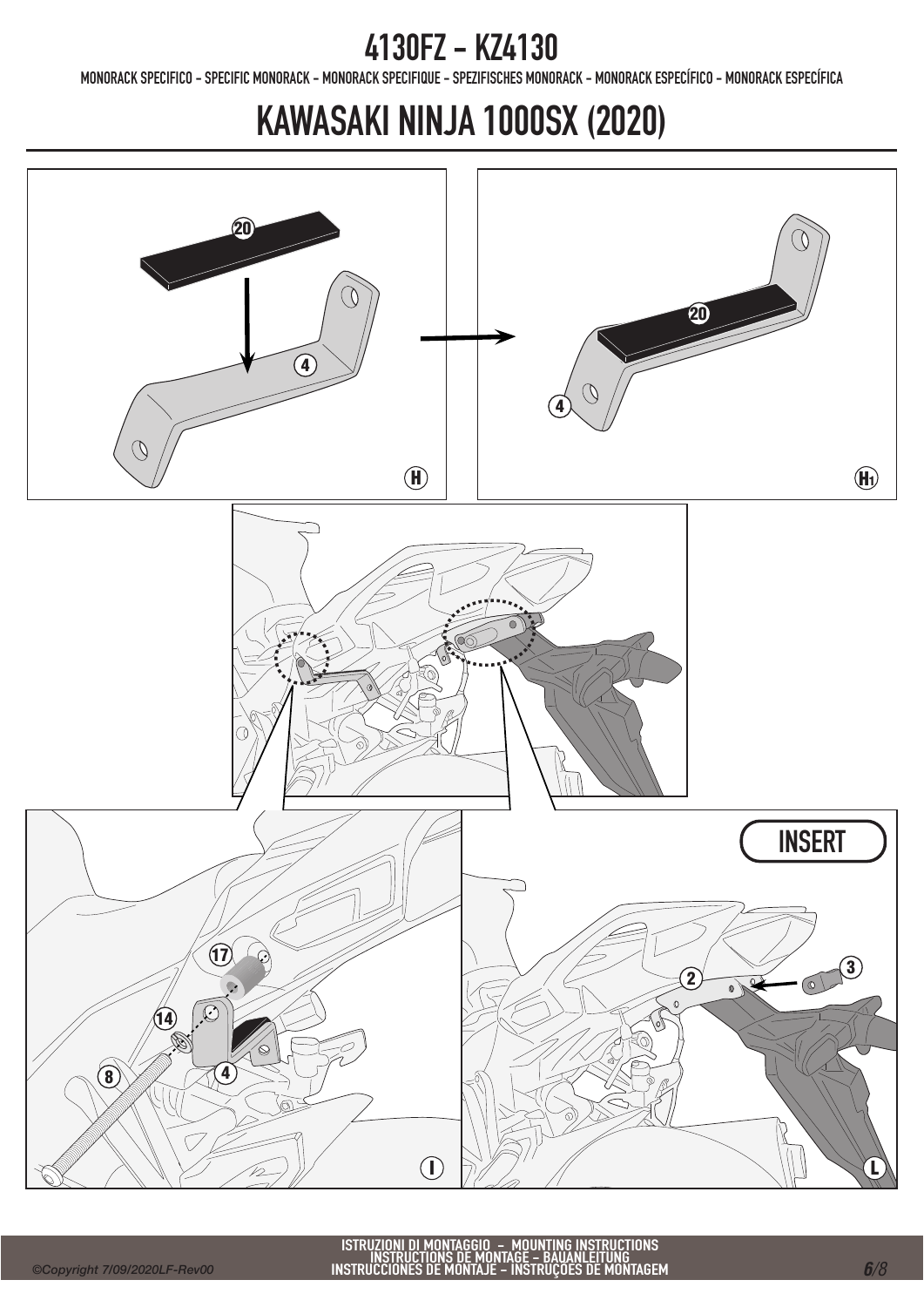MONORACK SPECIFICO - SPECIFIC MONORACK - MONORACK SPECIFIQUE - SPEZIFISCHES MONORACK - MONORACK ESPECÍFICO - MONORACK ESPECÍFICA